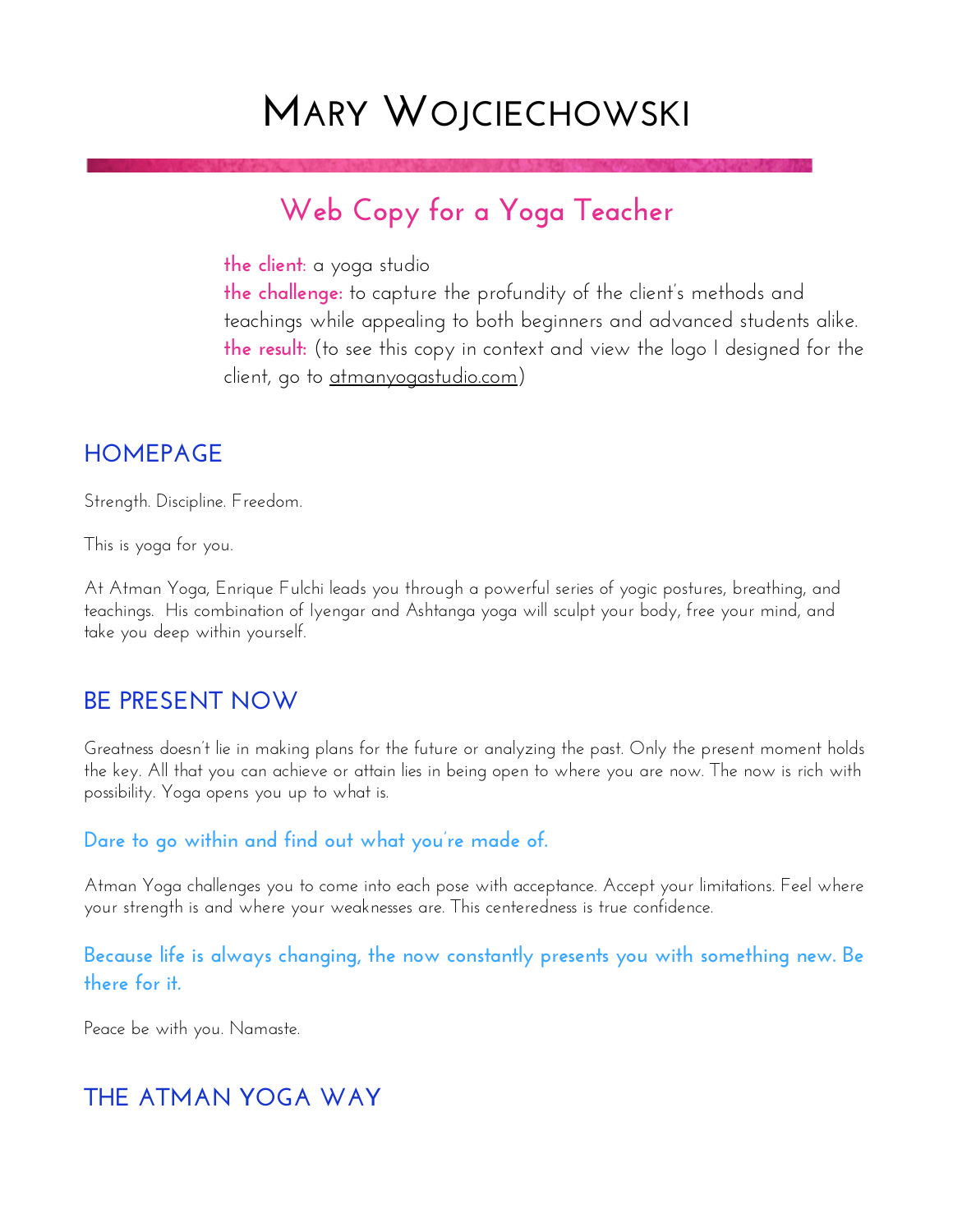Enrique Fulchi directs the Atman Yoga studio in Rochester, NY. Drawing upon a blend of Iyengar and Astanga yoga styles, he tailors each class to the individuals present and makes full use of a wide variety of props to help the students open up and deepen their practice.

#### **"Steady and comfortable"**

Each posture is a personal challenge to stretch yourself. As you engage your muscles, focus your mind, and deepen the pose, Enrique's repeated mantra of "steady and comfortable" invites to relax into it. He dares you to reach higher, enter that breakthrough place of growth, and make peace with it.

#### **Yoga teaches you to be in your body.**

Your mind and body are intimately linked. When there is trouble in your body or mind, it affects your entire being. When you bring strength, purity, and mindfulness to yourself, both your body and mind benefit. At Atman Yoga, the practice of postures and breathing allows you to release your tensions and bring healing and strength into your life. The more you practice, the stronger both your mind and body will become.

Peace be with you. Namaste.

### **ABOUT ENRIQUE**

#### **"Everything that happens in my life, everything I experience in my life, it was my destiny." ~Enrique Fulchi**

Life is a divinely ordered series of lessons and opportunities for growth, always leading to one's highest good. This is the most profound truth that Enrique Fulchi's diverse, enriching life experience has taught him.

Growing up in the tropical, seaside climate of Lima, Peru, Enrique found himself drawn to art and athletics. At age 20, he moved to New York City, armed with a positive attitude and an outgoing personality. Drawn to people, travel, and new experiences, he immersed himself in big city living.

Enrique found himself drawn to not one, but many professions. At first, his childhood passion of art led him to study it. After a time, he realized that although his love of creativity would always be a part of him, it was not destined to be his profession. Led by the spirit of adventure, he became a bike messenger, cab driver, construction worker, bartender, and model. He even appeared on the television show To Tell The Truth. Never one to shrink from a challenge, he also took classes to become a mechanic and a personal trainer.

Athletics was a life-saving tool for him. Led by the desire to purify himself, he started running. He left years of smoking behind him as he became stronger, eventually running marathons and competing in triathlons. The purity he found by focusing on his health became the inspiration that led him to yoga.

In his late 40s, at the invitation of a friend, Enrique attended his first yoga class. He started small, taking classes now and then. When he found that he could take classes for free by working at the yoga studio,